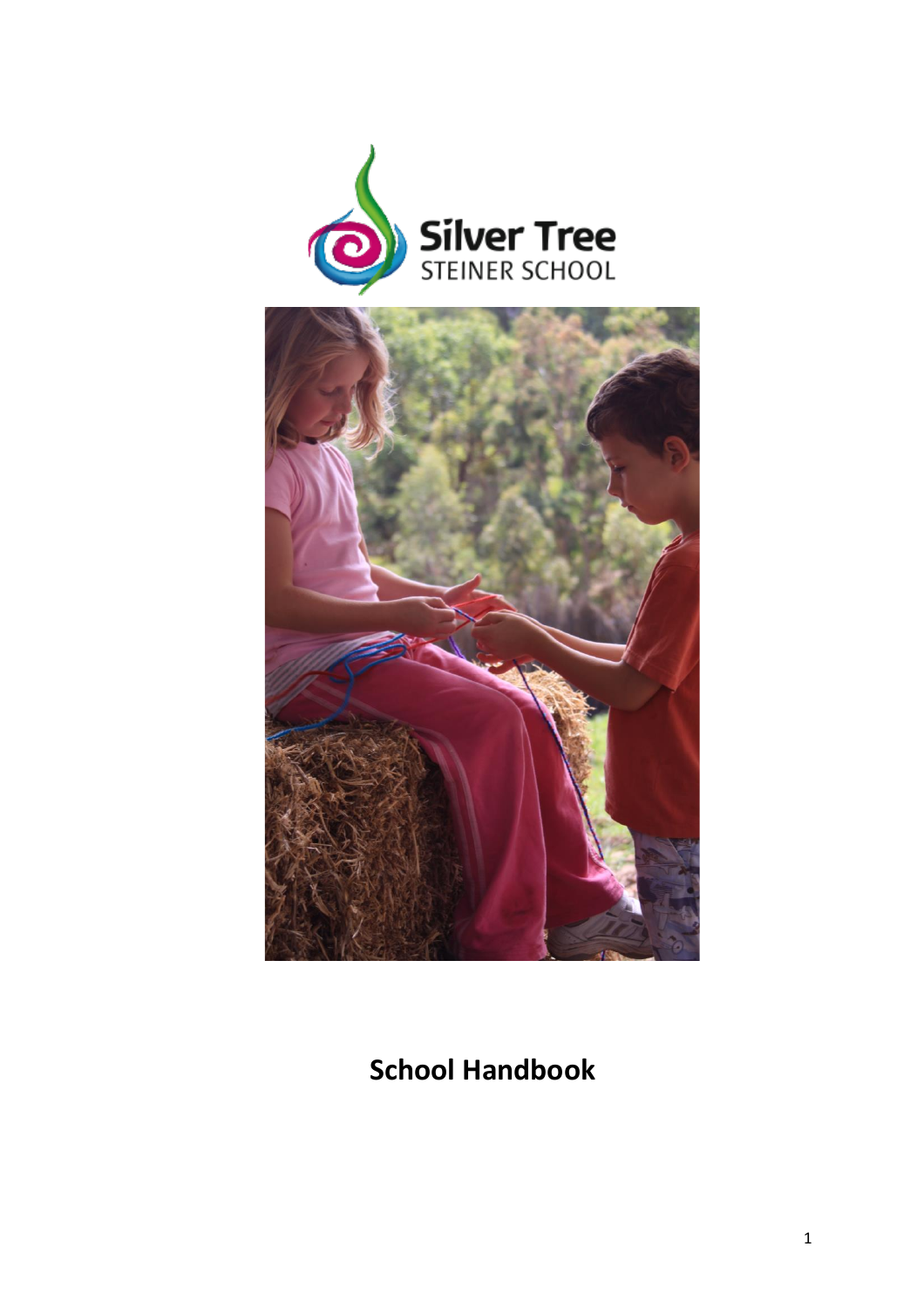# **TABLE OF CONTENTS**

| <b>SECTION A: THE SCHOOL</b> |  |
|------------------------------|--|
|                              |  |
|                              |  |
|                              |  |
|                              |  |
|                              |  |
|                              |  |
|                              |  |
|                              |  |
|                              |  |
|                              |  |
|                              |  |
|                              |  |
|                              |  |
|                              |  |
|                              |  |
|                              |  |
|                              |  |
|                              |  |
|                              |  |
|                              |  |
|                              |  |
|                              |  |
|                              |  |
|                              |  |
|                              |  |
|                              |  |
|                              |  |
|                              |  |
|                              |  |
|                              |  |
|                              |  |
|                              |  |
|                              |  |
|                              |  |
|                              |  |
|                              |  |
|                              |  |
|                              |  |
|                              |  |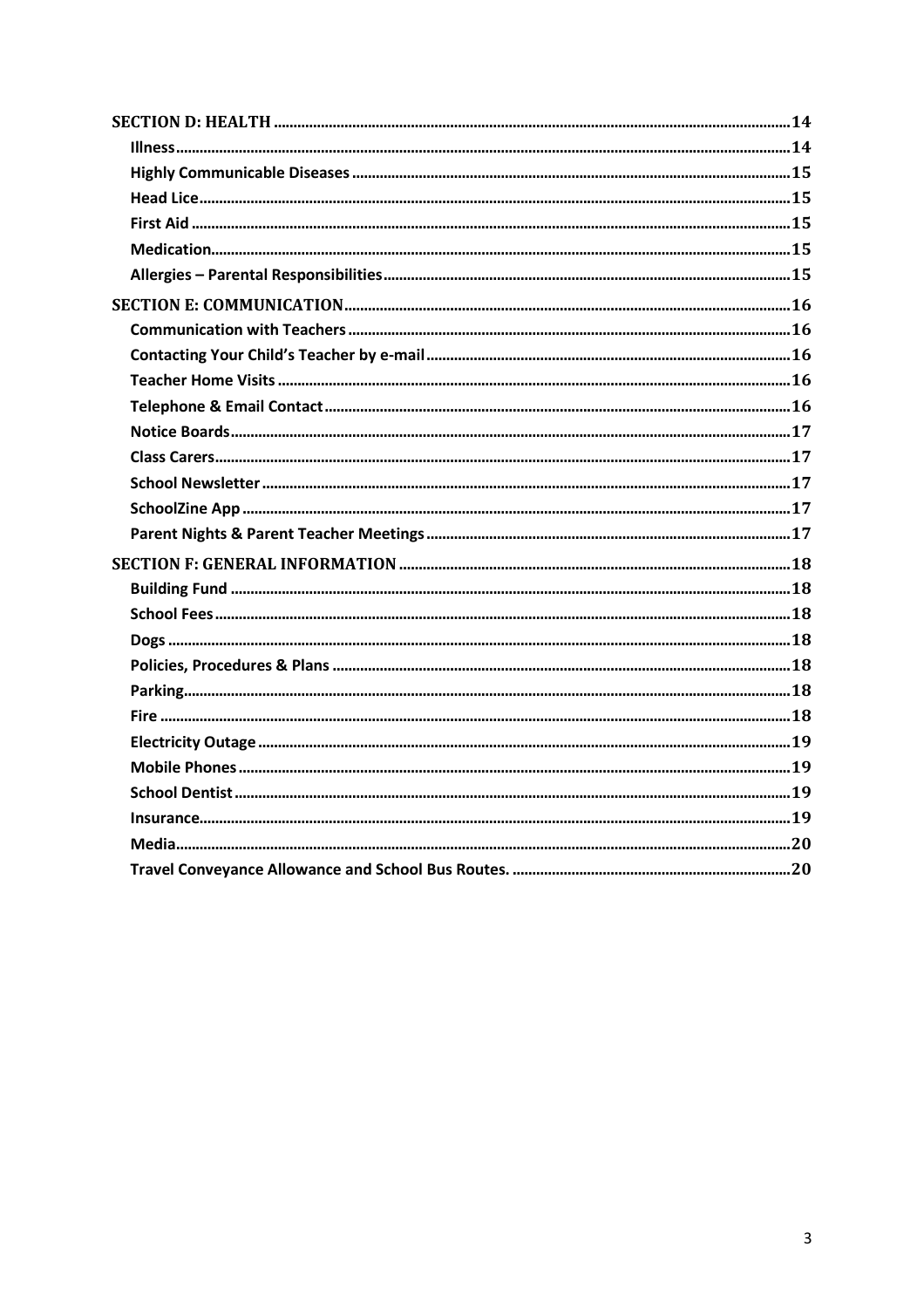# <span id="page-3-0"></span>**WELCOME**

We warmly welcome you to the Silver Tree Community and look forward to a happy and rewarding time together. The following information has been compiled to help make your transition to Silver Tree Steiner School as smooth as possible. Please keep this booklet handy, as you may need to refer to it during the year.

<span id="page-3-1"></span>If you have any questions, please e-mail the Office, pop in or call us. We are always happy to help.

| Address:                       | 695 Roland Road, Parkerville, 6081  |
|--------------------------------|-------------------------------------|
| Telephone:                     | 08 9295 4787                        |
| Web:                           | www.silvertree.wa.edu.au            |
| Reception:                     | welcome@silvertree.wa.edu.au        |
| Bursar:                        | bursar@silvertree.wa.edu.au         |
| School Officer:                | emma.wright@silvertree.wa.edu.au    |
| Head of School:                | education@silvertree.wa.edu.au      |
| <b>Education Co-ordinator:</b> | kristy.brookes@silvertree.wa.edu.au |
| Enrolments:                    | community@silvertree.wa.edu.au      |
| Newsletter:                    | newsletter@silvertree.wa.edu.au     |

# **CONTACT DETAILS**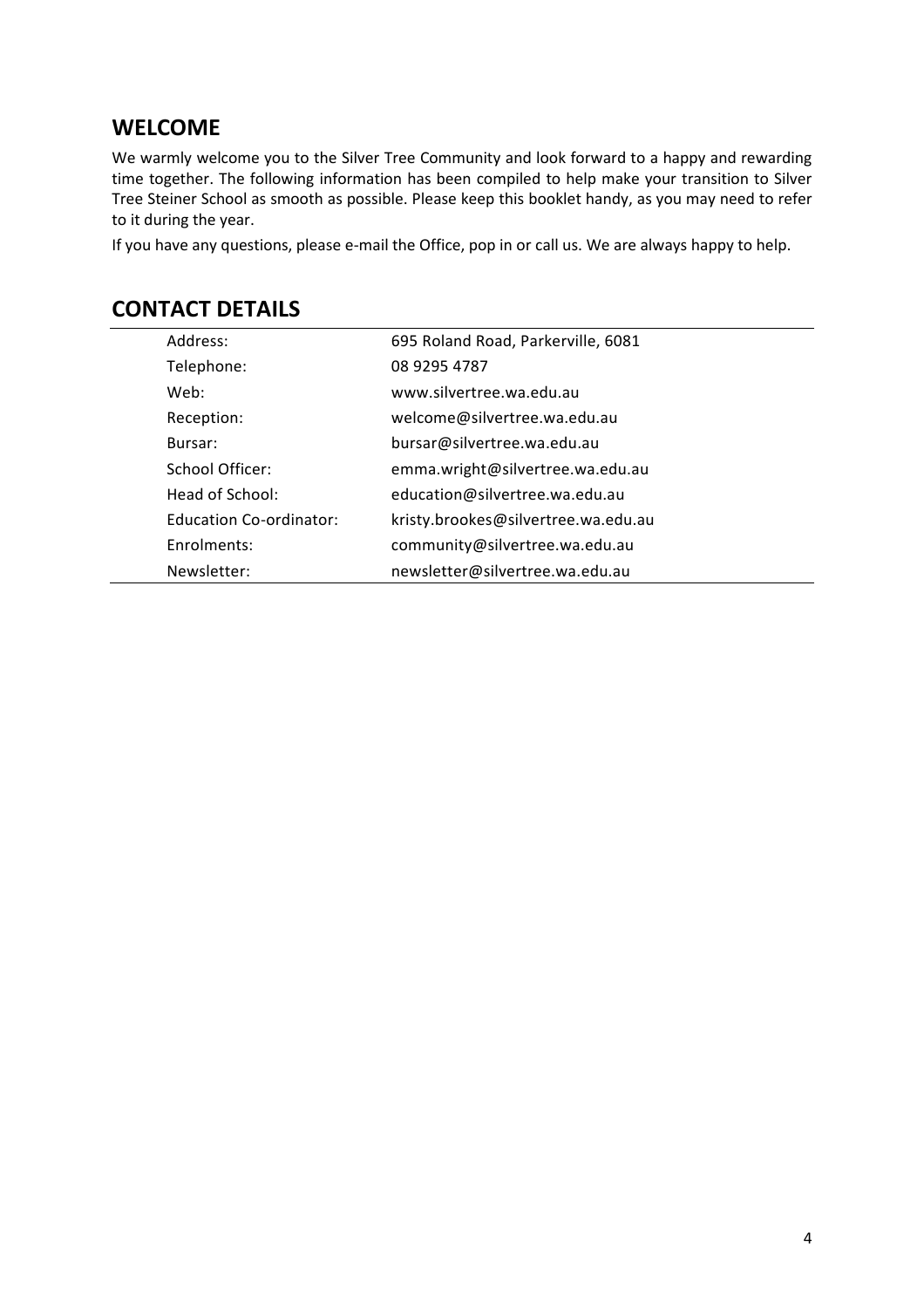# <span id="page-4-0"></span>**SECTION A: THE SCHOOL**

### <span id="page-4-1"></span>**The History of Silver Tree Steiner School**

Silver Tree Steiner School began as a small playgroup in a Darlington home. The commitment of the original Playgroup parents to Rudolf Steiner's philosophy of education led to a search for a more permanent home for a Waldorf /Steiner School in the Hills.

After an intense search, a location was offered in a beautiful bush setting at Parkerville Children's Home. The renovation became a labour of love, involving the children, their parents and grandparents. Two playgroups started weekly sessions and the "Silver Tree Kindergarten" opened its doors for the first time in February 1998, with seven children attending. The Primary School commenced in February 2001, with nine "Pioneer Class" children.

A dream had begun for the school to operate from its own land and with the help of The Building Education Revolution Grant, the first building was placed on 25 acres of stunning bushland in July 2011.

Today, the school continues to grow each year and the strength of the school lies in its outstanding staff body and strong sense of community.

### <span id="page-4-2"></span>**Steiner Education Worldwide**

Steiner Waldorf Education is currently the fastest growing established alternative to mainstream education, both in Australia and overseas. There are now over 1000 Steiner Waldorf schools, 1700 Kindergartens and some 60 teacher training institutes in 55 countries throughout the world.

The Steiner National Curriculum has been recognised by the Federal and State Governments and accredited by the Australian Curriculum, Assessment and Reporting Authority.

An education that enables children to become creative, flexible and responsible world citizens whilst recognising the spiritual dimension and potential in each human being is valued by parents and pupils alike. The education we offer at Silver Tree Steiner School aims to engage and nourish each child's innate curiosity and love of learning. The school is set in a bush setting and supports play and experience in our natural environment.

The International Waldorf Curriculum – tried, tested and thoroughly proven for over 80 years – provides a balance of academic, artistic and practical activities, so that the child is thoroughly prepared for life ahead.

Each child is accepted and valued for what he or she brings, be it artistic or academic ability, physical or social skill. Children are not measured against one another, but against their own potential, and competition is reserved for the Physical Education lessons in higher classes.

"I am struck by the fact that the more slowly trees grow at first, the sounder they are at the core, and I think that the same is true of human beings."

*Henry David Thoreau*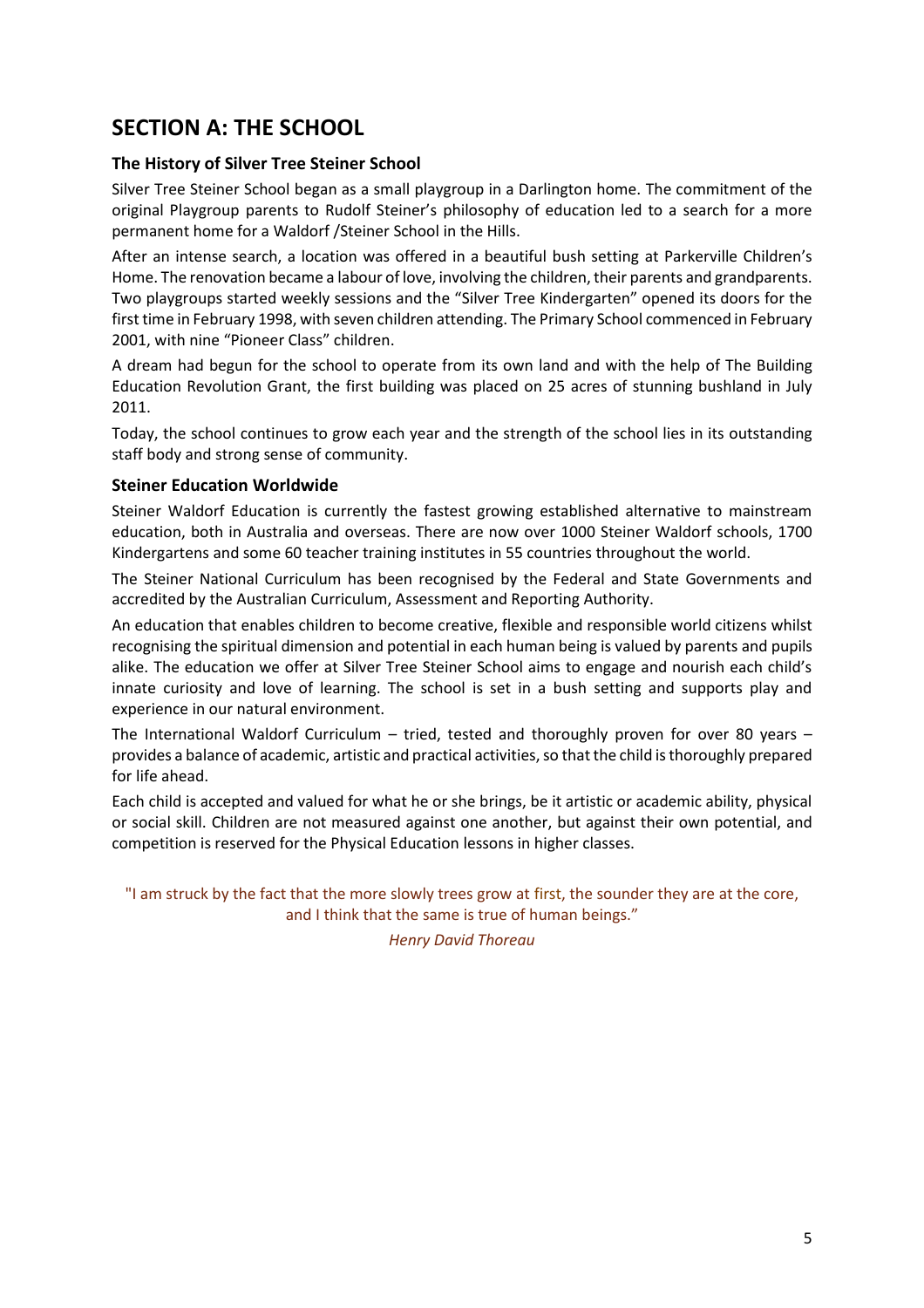# <span id="page-5-0"></span>**Calendar**

The School Terms are available on the website. Please see: <https://silvertree.wa.edu.au/calendar/>

### <span id="page-5-1"></span>**Festivals**

Seasonal festivals serve to connect humanity with the rhythms of nature and the cosmos. We celebrate Autumn/Easter, Winter, Spring and Christmas, with much preparation and a gathering of the community. There is joy in both the preparation and the celebration itself. The activities, songs and rhymes used in class also relate to the seasons. The celebration of seasonal and other festivals provides the overarching rhythm to our work and is an expression of both the wonder and reverence for the order and beauty of the universe.

Information will be given out in preparation for upcoming festivals. Most of the time, extended family and friends are welcome, though we ask you to ensure they also understand the reverence given to festivals at Silver Tree.

The Kindy 6 graduation and Class 6 graduation take place in the last week of the fourth term.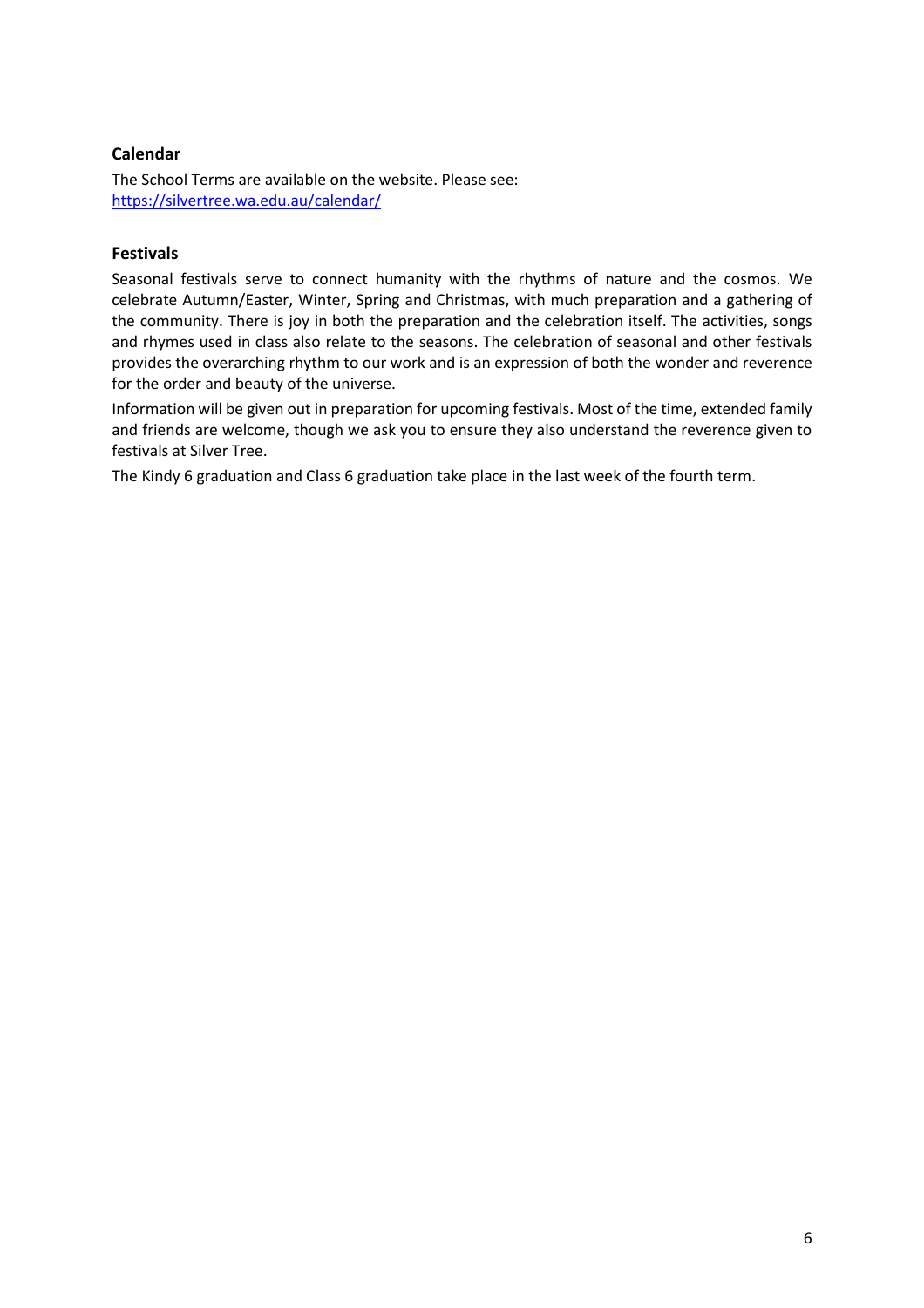# <span id="page-6-0"></span>**Class Days and Times**

| <b>Class Days and Times</b> |                                                                                                  |                                                                                                   |                                                                                               |
|-----------------------------|--------------------------------------------------------------------------------------------------|---------------------------------------------------------------------------------------------------|-----------------------------------------------------------------------------------------------|
| <b>Name of Group</b>        | <b>Age Group</b>                                                                                 | <b>Days</b>                                                                                       | <b>Times</b>                                                                                  |
| Parent and Baby<br>Group    | Pre-natal to 2 years.<br>Parent and child. Run by<br>a Parent and Baby Group<br>facilitator.     | One morning per week<br>- Monday                                                                  | $9:00am - 11:00am$                                                                            |
| Playgroup                   | 2 years to 4 years.<br>Parent joins child with<br>Playgroup Leader.                              | Three mornings per<br>week - Tues, Wed &<br><b>Thurs</b>                                          | $9:00am - 11:00am$                                                                            |
| Kindy 4 (Woylies)           | Open to children from<br>January of the year they<br>turn 4.                                     | Two mornings per<br>week.<br>Mon and Wed<br>or Tues and Thurs                                     | $8:30am - 12:30pm$                                                                            |
| Kindy 5 (Possums)           | Children start at the<br>beginning of the year<br>they turn 5.                                   | Four mornings per<br>week.<br>Mon - Thurs                                                         | $8:30$ am $- 12:30$ pm                                                                        |
| Kindy 6 (Rainbows)          | Children<br>start at the<br>beginning of the year<br>they turn 6.                                | Four full days per week<br>and one half day.                                                      | Mon - Wed $8:30am -$<br>3:15 <sub>pm</sub><br>Thurs $8:30am - 2:15pm$<br>Fri 8:30am - 12:30pm |
| <b>Kindy Care</b>           | After-school<br>care<br>Kindy 4 and Kindy 5<br>children<br>small,<br>in a<br>homely environment. | for Four afternoons per<br>week, available on the<br>days your child attends<br>Silver Tree only. | Mon - Wed 12:30pm -<br>3:15 <sub>pm</sub><br>Thurs 12:30pm - 2:15pm                           |
| Primary<br>$(Class 1 - 6)$  |                                                                                                  |                                                                                                   | Mon, Tues, Wed, Fri<br>$8:30$ am $-3:15$ pm<br>Thurs $8:30$ am $-2:15$ pm                     |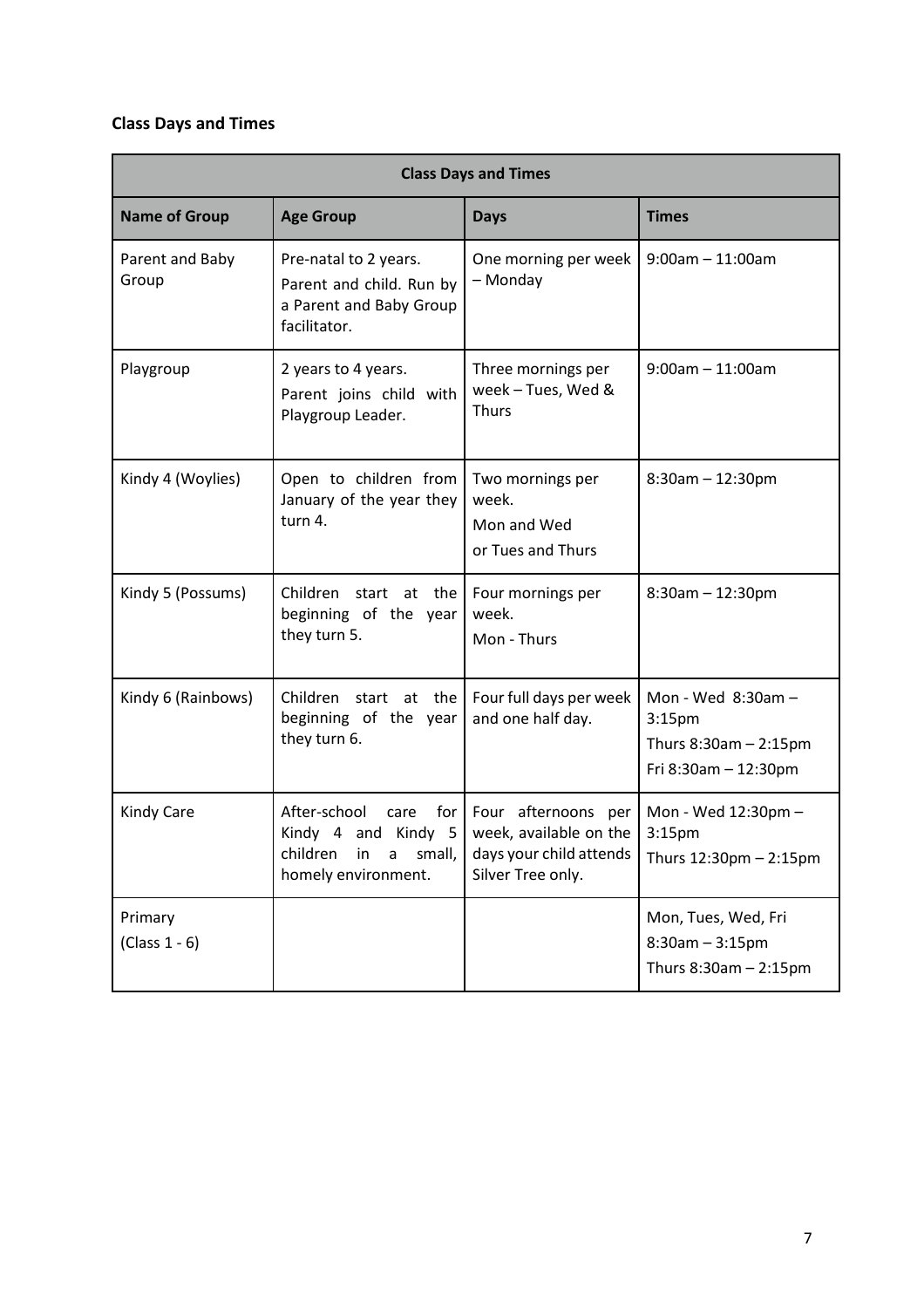# <span id="page-7-0"></span>**Administration**

The School Office is open Monday – Friday 8:00am – 4:00pm.

Appointments to speak with the Head of School can be made through the Office.

The Bursar is available by appointment or by e-mail: [bursar@silvertree.wa.edu.au](mailto:bursar@silvertree.wa.edu.au)

The Office is manned intermittently during school holidays, closed over mid-term breaks and other public holidays.

### <span id="page-7-1"></span>**Fees**

An invoice is issued to families at the start of the year and fees are payable via direct debit through Paysmart. Queries regarding the invoice can be made to the Bursar by e-mail: [bursar@silvertree.wa.edu.au](mailto:bursar@silvertree.wa.edu.au) .

Without exception, if a child is to be withdrawn from the school, one term's notice in writing will need to be given or a full-term fee will be charged. The fee schedule is available in from the Office or on the school website.

### <span id="page-7-2"></span>**Payment Methods**

The Office is equipped with EFTPOS and credit card facilities and fees can also be paid via internet banking or over the phone.

| : Bank Details                                | <b>RSB</b>                 | : Account |             |
|-----------------------------------------------|----------------------------|-----------|-------------|
| Fees and Payments                             | $633000$ $137$ $169$ $512$ |           |             |
| Tax Deductible Donations to the Building Fund | 633000                     |           | 140 071 069 |

### <span id="page-7-3"></span>**Late Payments**

Fees that are not paid after initial reminders will be followed up by a debt collector. All debt collection fees are payable by the family. If tuition fees remain outstanding at the end of a term, the school reserves the right to suspend or terminate your child's enrolment.

### <span id="page-7-4"></span>**Forms**

Each family is required to complete an Enrolment Form before their child begins at Silver Tree. This information is used in case of emergency to contact you or the people you nominate. **It is vitally important that this information is kept up-to-date**. If your circumstances, or those of the nominees, change during the year be sure to communicate this to the School Office so that this information is always current.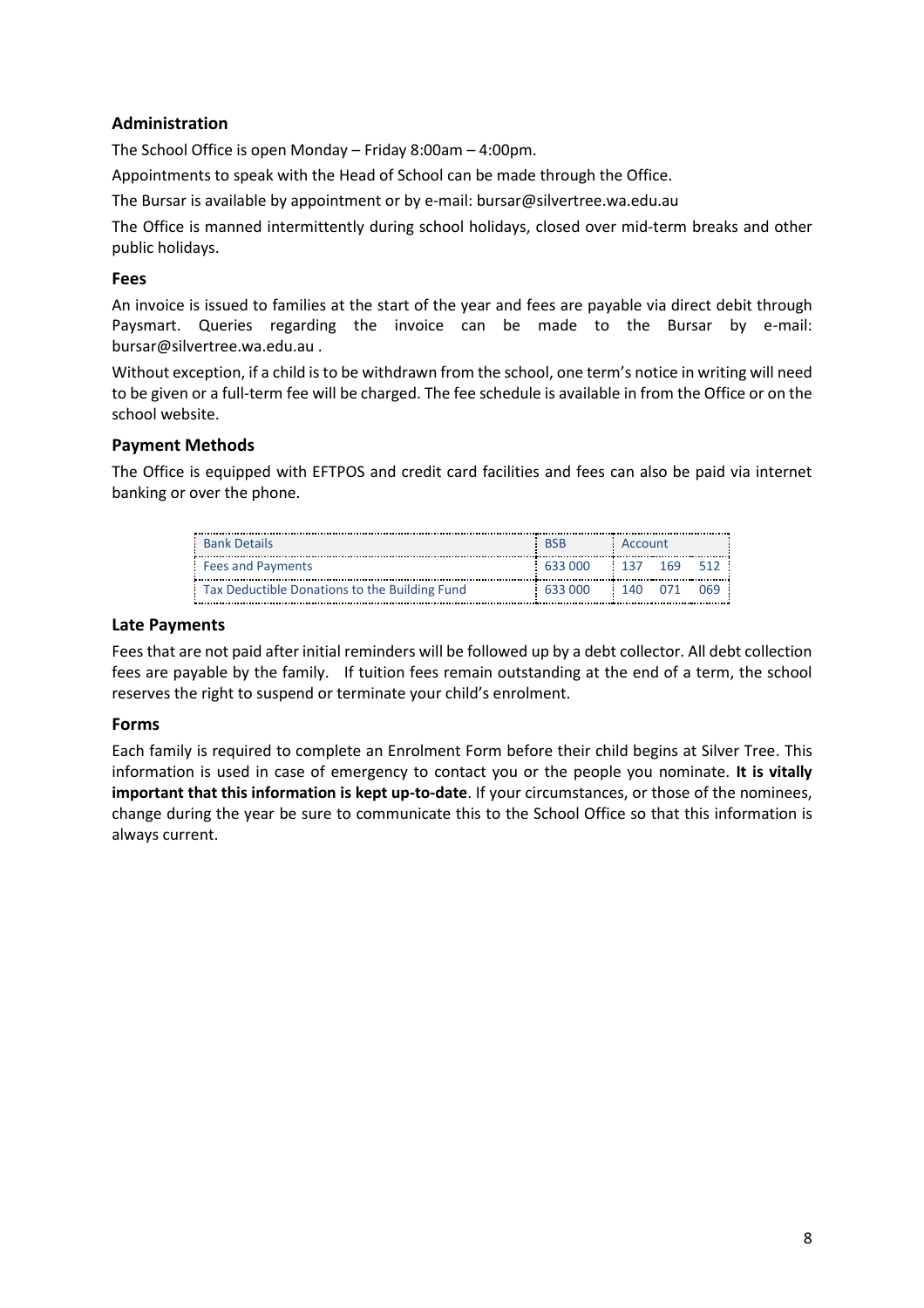# <span id="page-8-0"></span>**SECTION B: YOUR CHILD AT SCHOOL**

### <span id="page-8-1"></span>**Supervision of Children**

The school is responsible for the safety and well-being of the students during the normal school day. It is part of school policy that children do not play in school grounds after 3:15pm. Children should be collected from the grassed area in front of the school shop or from outside their classroom. While every care is given, no responsibility is taken for children on school premises after that time. Therefore, collecting children promptly at 3.15pm is expected. Please inform the Office or Class Teacher if you have arranged for someone else to pick up your child, particularly if the Class Teacher does not know that person.

# <span id="page-8-2"></span>**Limit to School Hours**

The school accepts responsibility for children in its care between 8.15am and 3.15pm during school days. Where children are on site at school for any reason beyond these hours (e.g. meetings, working bees, social gatherings), children must be under the supervision of their parent or guardian. The School accepts no responsibility for children on site out-of-school hours. If you are on site for any reason out-of-hours, you must ensure that any children you bring on site are adequately supervised.

### <span id="page-8-3"></span>**Punctuality**

Primary school starts for all children at 8.30am. If your child is late they are required to make a visit to the Office to obtain a late note for their teacher. The late note is not a punishment; it is a process to protect those children who walk to school or come with another family to ensure they arrive safely and is a legal requirement. Assembly is conducted first thing Wednesday mornings, after the teachers have greeted their children. Punctuality every morning is paramount to the rhythm of the day.

### <span id="page-8-4"></span>**School Absences**

If your child is going to be absent from school, please inform the School Office *before 9am that day* via the SchoolZine App or by email. Students absent for consecutive days may be contacted to ascertain the reason for the absence.

A letter will be sent to parents whenever absences are of concern and a meeting may be arranged with the parent/guardians and Head of School to discuss the situation.

If you are going to be late picking up your child, please email [welcome@silvertree.wa.edu.au](mailto:welcome@silvertree.wa.edu.au) or call the school on 9295 4787 before 1.00pm. If the Office is unattended, please arrange with a fellow parent to manage your child after school. Children not collected 15 minutes after bell time will be brought to the Office and a parent or an emergency contact will be phoned.

### <span id="page-8-5"></span>**Birthday Celebrations**

These are considered special events and each child's birthday will be celebrated at school, usually on or close to the actual day. Parents and Grandparents are welcome to attend. Your teacher will arrange a date suitable for both the class and yourselves. If you are going to supply a cake, please check with the class teacher if there are any allergens that can be avoided. Try to make the cake as plain and wholesome as possible to allow all children to enjoy it regardless of their nutritional needs. E.g.: no icing.

### <span id="page-8-6"></span>**Birthday Parties**

Please be mindful when handing out birthday party invitations. If the whole class is not invited, please hand invitations to parents after school hours. The responsibility of handing out invitations is not the class teachers.

### <span id="page-8-7"></span>**Behaviour Management**

Silver Tree expects respect for all staff, both teaching and non-teaching at all times. In and out of class, polite language and a respectful treatment of each other is fostered. A copy of the school's Behaviour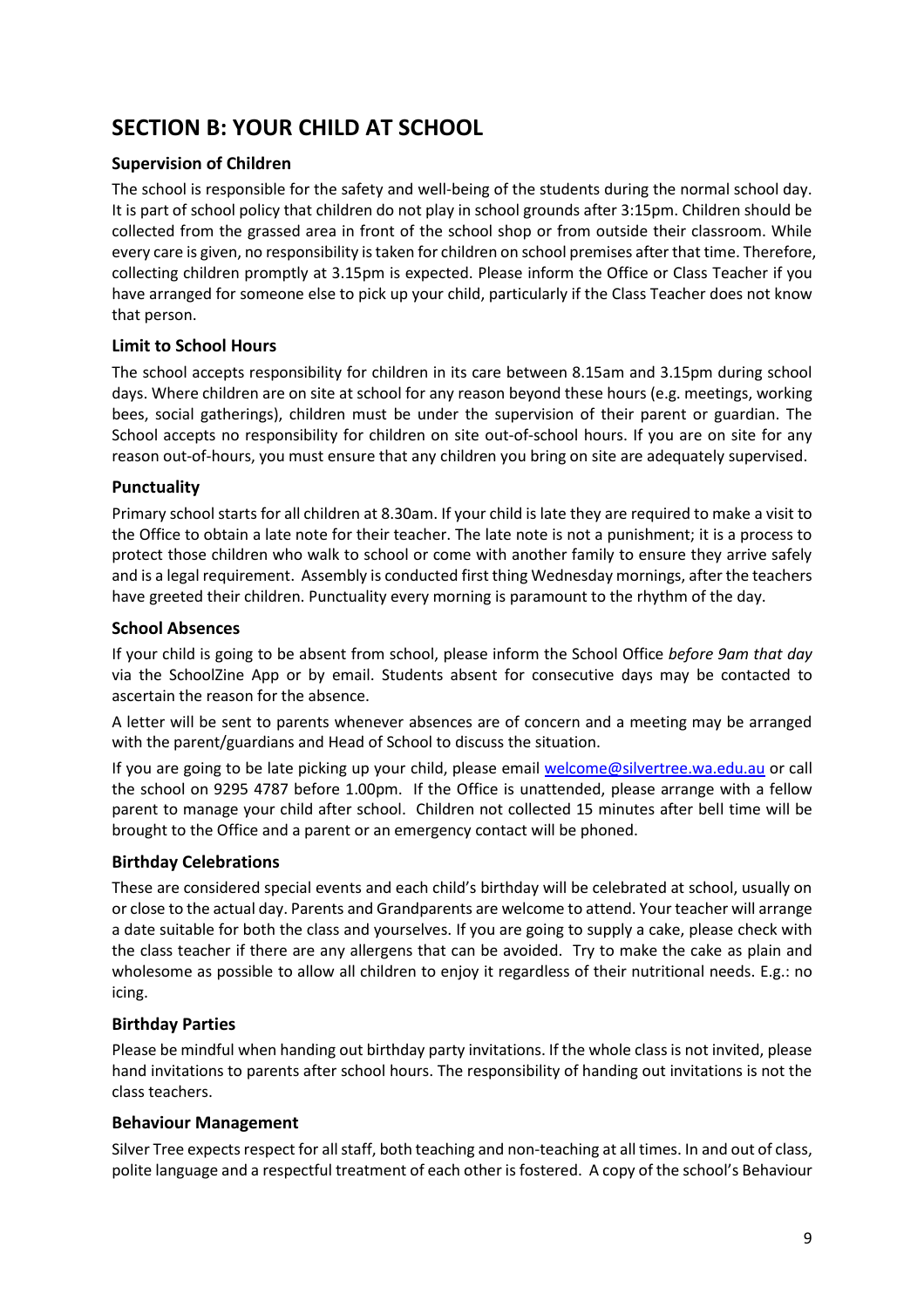Management Policy is available to all parents. If misbehaviour continues or is serious in nature the child and their parents will be involved in procedures as outlined in the Behaviour Management Policy.

### <span id="page-9-0"></span>**School Reports**

A written report is prepared for all children in K6 and Primary School at the end of Terms 2 and 4.

School reports are written specifically to give feedback to parents about their child's progress. These documents are not written in child friendly language. The child dearly wishes that their teacher approves of their every endeavour and when they are brought to an untimely consciousness about what the teacher has written about them, it can be damaging not only to the teacher/child relationship, but to the child's self-esteem.

We ask that parents DO NOT SHARE THESE REPORTS WITH THEIR CHILDREN, but digest the information themselves and work with the teacher to assist the child with areas that need support.

The only part of the report is that is essentially for the child is the birthday verse. The birthday verse works unconsciously on the child to bring about the change that is required in the coming year. Parents help their children to learn this verse, so that it can be said weekly at school. It should never be explained or its meaning dissected as this would be counterproductive to its intention.

### <span id="page-9-1"></span>**Lunches**

ALL Primary, Kindy 6 and Kindy Care children need a packed lunch. At Silver Tree we request that children's lunches are wholesome and nutritious, with no pre-packaged food. Sending chocolates and lollies with little sustenance simply causes problems for the child and their teacher. Drink bottles are to be filled with water only. As part of the Waste Wise schools program, we ask that you send no packaging in your child's lunch box.

From Class 1, children will eat from their lunch boxes at both recess and lunch time. Some parents find it is helpful to pack two separate containers of food, one for recess and one for lunch, so that children do not eat everything at once. Ideas include: wholemeal salad sandwiches, wraps with cheese/avocado/salads, home-made muffins, fruit salad, olives and cheese, cooked pizza, quiche or pastries from last night's dinner, yoghurt, dried fruits and nuts and crackers/vegetable sticks and dip.

Silver Tree is a 'nut aware' school. We are **peanut free** due to peanuts being a common anaphylaxis trigger but allow other nuts to be brought to school in children's lunchboxes. Please do not bring any foods containing peanuts or traces of peanuts.

In the hotter months it is helpful to have an ice block in the lunch bag to keep food cool.

Your child will not need a water bottle, as each child has their own cup/water in the classroom but you still may wish to pack a water bottle for before and after school.

### <span id="page-9-2"></span>**Boundaries during School Hours**

Students are expected to stay within the bounds of Kindergarten to Class 6 during school hours unless under the direction of their teacher.

### <span id="page-9-3"></span>**Telephone Calls**

Students will only be permitted to make calls from the Office on an urgent basis. Students will not be allowed to call home to make after-school play arrangements.

### <span id="page-9-4"></span>**Messages for Students**

We request that parents only ring the Office with messages for students if the matter is urgent.

### <span id="page-9-5"></span>**Camps and Excursions**

Camps and Excursions are an essential and integral part of the Silver Tree curriculum. All students are expected to attend Camps and Excursions unless a medical condition prohibits their participation in the activities. Please ensure your information is always up to date preceding a camp, as this information is vital when students leave the school grounds.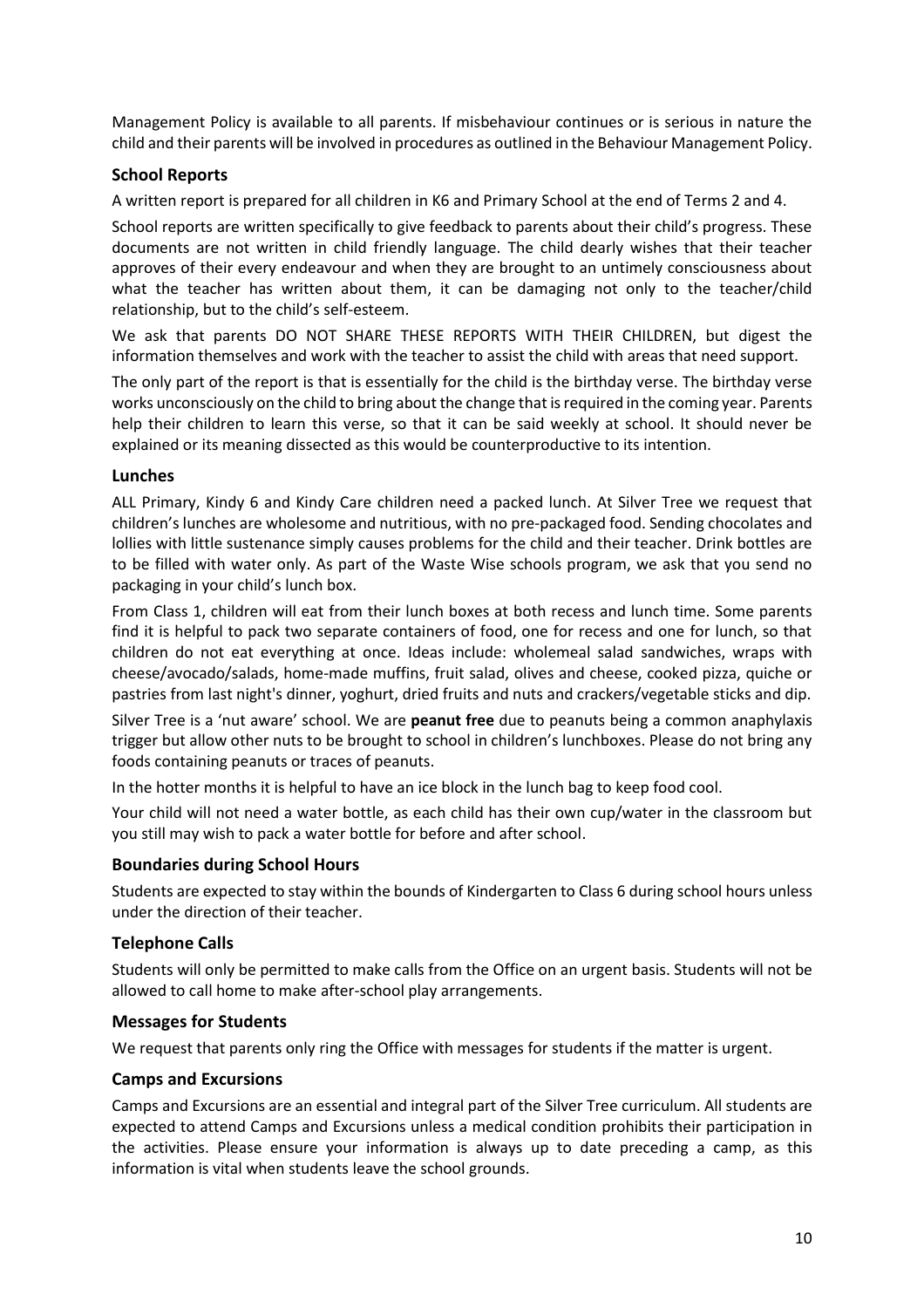# <span id="page-10-0"></span>**Toys**

Children are not encouraged to bring toys from home unless as news items on their allocated news day. Special items from home may create envy and can stop the child from utilising the toys available at school.

### <span id="page-10-1"></span>**Lost Property**

Please check the lost property box regularly. More valuable lost items are kept in the School Office. All lost property not claimed is donated to charity once a term.

### <span id="page-10-2"></span>**Assemblies**

Primary school assemblies are held on Wednesday mornings at 8:30am. Parents of all classes are most welcome to attend. Kindy children should be in Kindergarten at this time, busy with the work of play.

# <span id="page-10-3"></span>**Dress Code**

**Clothing:** We ask you to please send your child to school dressed in light and clear colours. Clothing should be relatively plain and free from advertising, promotion and confronting images. The shades to avoid are greys and blacks. (In their teenage years children may well wear black for eight years straight - enjoy the colours while you can!) Beautiful, long-wearing 100% cotton t-shirts are available for purchase through the Silver Blossoms school shop. For sun-safety, clothes should cover the shoulders (i.e. – no singlets). Shorts, skirts and dresses should be mid-thigh length.

**Shoes:** Shoes must be sturdy and fully enclosed with a low-heel in order to provide safe footwear. Thongs, sandals, Ugg boots, backless shoes and platform shoes, or those with a prominent heel, are a health and safety risk and are not permitted. Shoes must be worn outside at all times including arrival and departure from school.

**Hats:** Hats are to be worn outdoors. Hats must be broad brimmed for sun safety and every child must have a hat at school. Caps are not acceptable as sun safe hats. A "no hat – play in the shade" policy will be enforced, during Term 1 & 4.

**Spare Clothes:** Please provide spare clothes for your Class 1 and 2 child in case they are needed.

**Hair:** Hair needs to be kept tidy and if longer than shoulder length will need to be tied back. It is deemed best for quality learning that hair should not fall across a student's face. This also decreases the incidence of nits.

**Accessories:** Any loose chains, bangles, earrings (with the exception of studs or sleepers), stick-on tattoos and rings are prohibited. Play is inhibited when items such as this are worn and small hearts are easily broken when something special is lost during the day.

**Sunscreen:** Sunscreen is optional according to parents' wishes. We ask that parents provide children with their preferred sunscreen.

**Winter:** In the rainy season, we ask that your child bring to school gumboots and raincoats so that they may play freely outdoors.

Students not complying with dress codes may be provided with clothing may be sent home.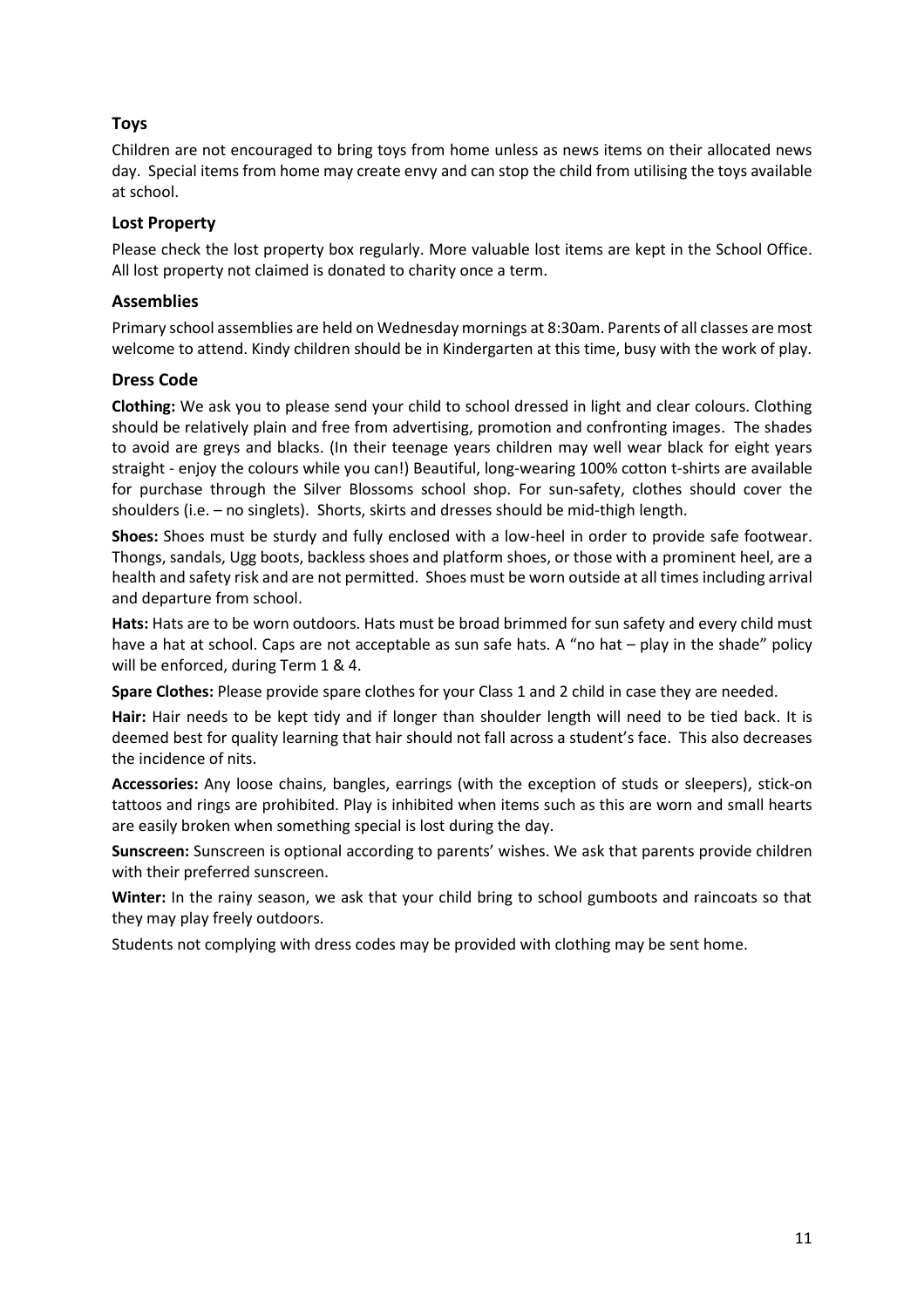# <span id="page-11-0"></span>**SECTION C: COMMUNITY AND PARENT PARTICIPATION**

*"The healthy social life is formed When in the mirror of each human soul The whole community finds its reflection, And when in the community, The virtue of each one is living."* - Rudolf Steiner

### <span id="page-11-1"></span>**Parents & Friends Association**

The Parents & Friends Association is a fully incorporated body. Its main objectives are to promote and support the development of the Silver Tree Steiner School by:

- Fundraising activities to provide for equipment and service otherwise unavailable to the school.
- Initiating and coordinating social events to foster a sense of community spirit.
- To increase awareness and understanding of Steiner Education to the wider community.

Please contact the Office if you would like to join the P&F.

### <span id="page-11-2"></span>**Parent Participation Scheme**

In order to encourage parental involvement in the school, all parents of students at Silver Tree are asked to engage in 10 hours of voluntary participation each semester per family. In exceptional circumstances, if parents are unable to complete the hours of participation, a fee may be paid in lieu of these hours (please see the current fee schedule.)

Busy Bees are held on the last Saturday of every holiday. There is an understanding that if parents are not available on that particular day they will make a point of finding another job to do at a time that suits them. Your class carer should be able to point you in the direction of how you can contribute to the classroom or pop in and see the office for ideas. You may have a skill which is very valuable to the school – please remember to tell us about it!

PPS hours are recorded every semester and can be recorded on the SchoolZine App or via the website.

### <span id="page-11-3"></span>**Parent Education**

To help parents grow in their understanding of what Steiner Education offers to both children and adults, talks are held throughout the year. These are announced in the School newsletter.

### <span id="page-11-4"></span>**Busy Bees**

On the last weekend of each holiday a Busy Bee is held. All parents are invited to participate and assist with repair, maintenance and improvement projects. The work includes: gardening, painting, tidying the grounds, minor landscaping and other improvement tasks.

This is a good way to meet other families outside of school hours and complete your Parent Participation Hours.

### <span id="page-11-5"></span>**Market Day**

Market Day is run by the P&F and is held each Thursday at 2.15pm – 3.00pm during term time. The weekly market offers a great opportunity to meet with parents new and old and creates a great sense of community spirit. A variety of stalls can be found selling afternoon tea, fruit and veggies and sometimes beauty and health products. If you would like to set up a stall at the market, please contact the Office who will put you in touch with the current Market Co-ordinator.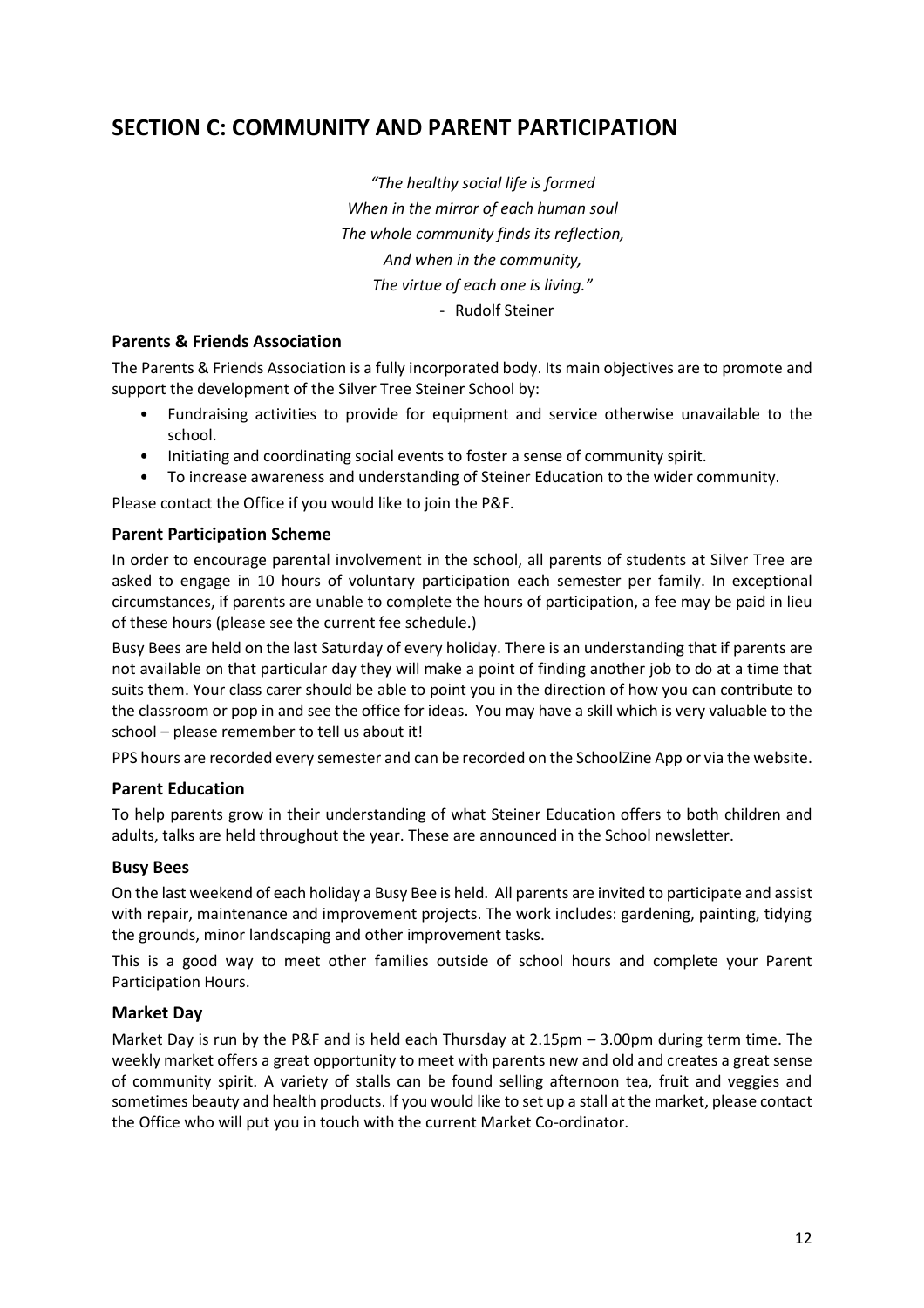# <span id="page-12-0"></span>**Community Library**

The School Parent Library is located at the school in the Office. It offers parenting and Steiner education related literature for borrowing. Simply fill your name and contact details in the book provided.

### <span id="page-12-1"></span>**School Shop**

Silver Blossoms, run by the P&F, is a valuable addition to the services provided at the school. The shop offers an excellent selection of pens, pencils, crayons and other classroom materials, as well as organic cleaning materials, foodstuffs, toiletries, books and toys. The cafe offers organic coffee and homemade cakes and snacks. Shop opening hours are: 8:30 – 9:30am Mon-Fri and 2:15 – 2:45pm Thursday afternoons, dependent on volunteer availability.

# **Craft Group**

Come and learn a new skill or bring along a current project. Ask the office for more details or join the Facebook Group:<https://www.facebook.com/groups/silvertreecraftgroup/>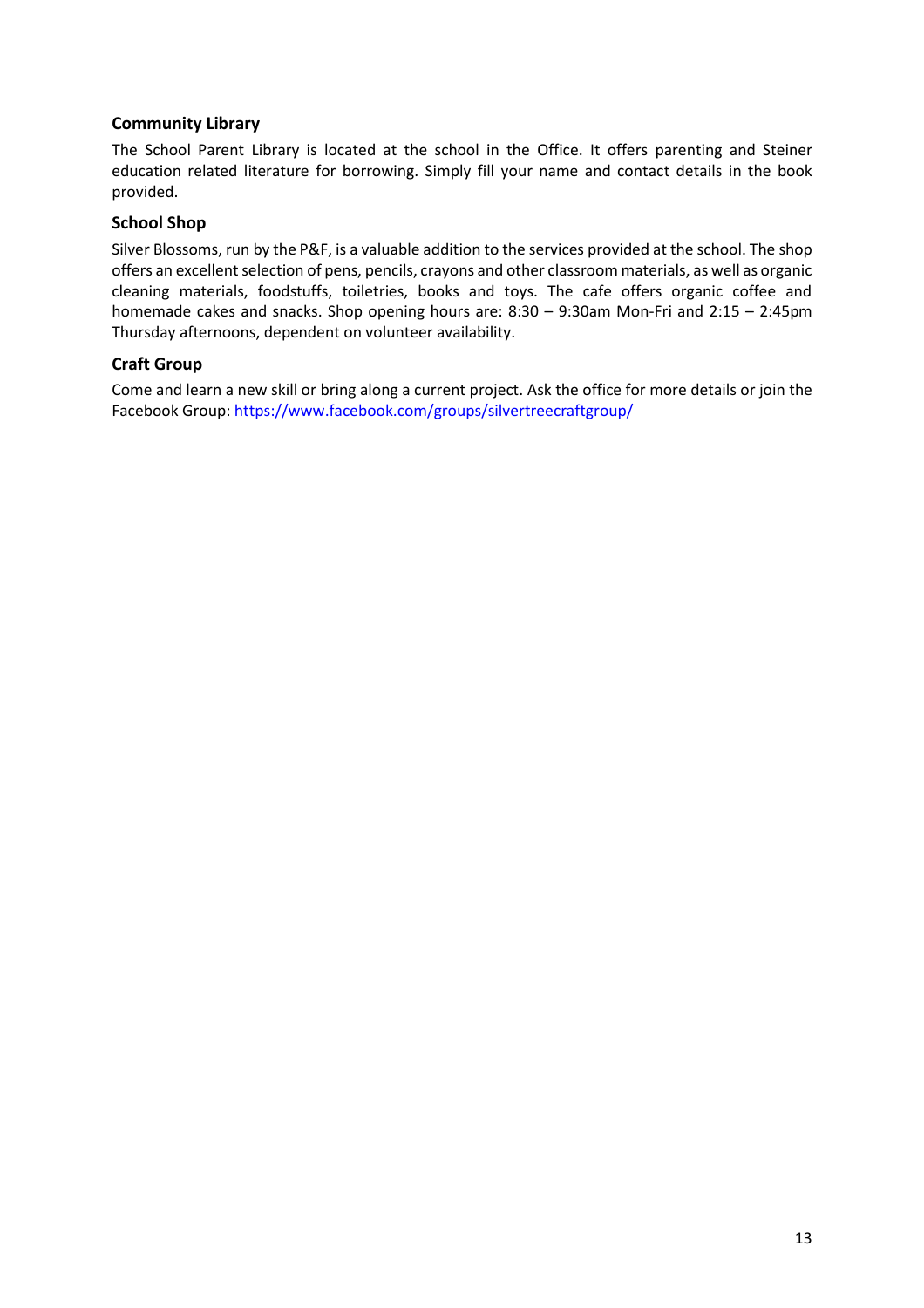# <span id="page-13-0"></span>**SECTION D: HEALTH**

### <span id="page-13-1"></span>**Illness**

It is unfair to send children to school when they are unwell - both for the sick child and for the other children in the class who may be exposed to the infection. Please ensure your child is fit and healthy before returning to school.

The following is a list of notifiable infectious diseases (Health Department Guidelines). If your child has one of these, please inform the school immediately and do not send him/her to school.

| Conjunctivitis                 | Exclude from school until discharge from eyes has ceased.                                                                                                                                          |
|--------------------------------|----------------------------------------------------------------------------------------------------------------------------------------------------------------------------------------------------|
| Poliomyelitis                  | Medical certificate required before return to school.                                                                                                                                              |
| Diphtheria                     | Medical certificate required before return to school.                                                                                                                                              |
| Chickenpox                     | Exclude for 7 days after the first spots appear or until spots are<br>dried and covered by scabs.                                                                                                  |
| Mumps                          | Exclude for 10 days from onset of swelling or up to the obvious<br>disappearance of the swollen glands.                                                                                            |
| <b>Measles</b>                 | Children should be kept away from school until they have<br>recovered or for at least 7 days from the appearance of the rash.                                                                      |
| <b>Scarlet Fever</b>           | Exclude 7 days after symptoms subside or until medical certificate<br>is produced.                                                                                                                 |
| <b>Hepatitis</b>               | Medical certificate required prior to returning to school.                                                                                                                                         |
| Septic Sores                   | Clean bandages must cover all sores.                                                                                                                                                               |
| <b>Whooping Cough</b>          | Exclude for 3 weeks from onset of the cough. The period of<br>exclusion may be less than 3 weeks if there is no cough and a<br>medical certificate is produced.                                    |
| <b>German Measles</b>          | Exclude for at least 4 days from the appearance of the rash.                                                                                                                                       |
| <b>Scabies</b>                 | Exclude until all evidence of the disease has disappeared or a<br>medical certificate is produced stating that lesions are inactive.                                                               |
| Ringworm                       | Exclude until all evidence of the disease has disappeared or<br>medical certificate is produced stating that lesions are inactive or<br>anti-fungal treatment has commenced and sites are covered. |
| Impetigo (School Sores)        | Exclude until sores have completely healed (dried and covered by<br>scabs), then cover.                                                                                                            |
| <b>Streptococcus Infection</b> | Exclude until fully recovered or medical certificate is produced.                                                                                                                                  |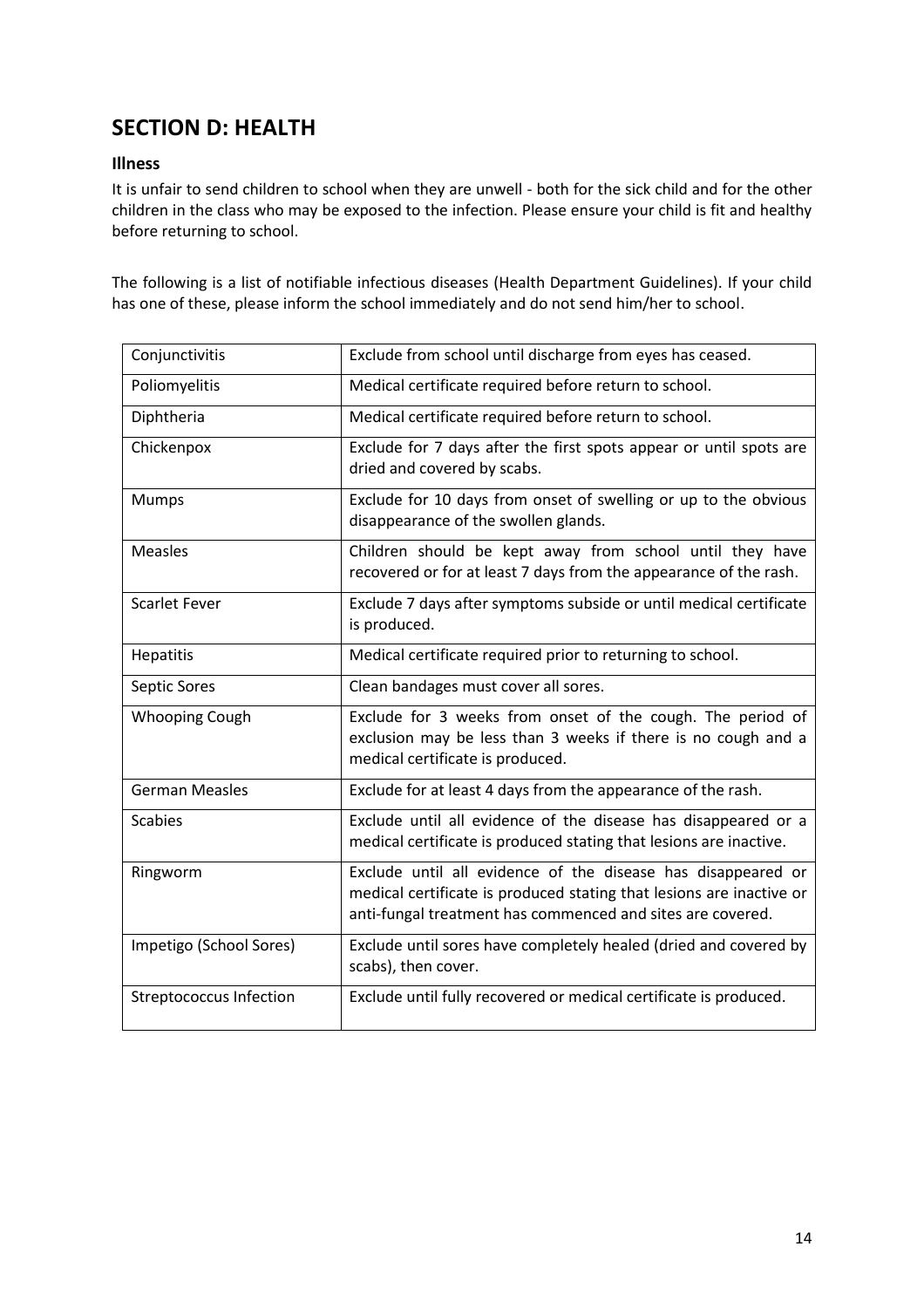# <span id="page-14-0"></span>**Highly Communicable Diseases**

The following infections are highly communicable. If any child is infected, we ask that they be kept at home until the condition has cleared up.

| Worms               | Exclude until treatment is complete. |
|---------------------|--------------------------------------|
| Head Lice           | Exclude until treatment is complete. |
| Herpes (Cold sores) | Exclude until dried out.             |

# <span id="page-14-1"></span>**Head Lice**

The problem of head lice can easily get out of control if left unchecked. Children will be sent home if head lice are found and cannot return until the outbreak is controlled. A recommended treatment must be applied as well as the removal of all eggs and lice before the child can return to school.

# <span id="page-14-2"></span>**First Aid**

Although every care of children will always be taken, accidents sometimes happen. Office staff and teachers have First Aid, Asthma and Anaphylaxis Awareness training, which is regularly updated.

All minor ailments or accidents at school will be treated with basic first aid principles. In the case of a more serious injury or a head injury, parents will be contacted immediately. In order for this to happen it is essential that up-to-date emergency contact numbers be on school file at all times.

In the event of an emergency an ambulance will be called. Any medical costs arising are the responsibility of the parents/guardians.

# <span id="page-14-3"></span>**Medication**

In the Kindergarten and Primary School we discourage the use of paracetamol or similar tablets for children in attendance at school. If a child requires other medication, it must be handed to the Office staff in its original, chemist-labelled container (child's name and instructions for use). The medication must be accompanied by a completed *Administration of Medication* form. Staff will ensure the medication is stored safely and given according to the written instructions.

Medication, except asthma and anaphylaxis medication, **MUST** be kept at Reception or with the child's Classroom Teacher.

# <span id="page-14-4"></span>**Allergies – Parental Responsibilities**

It is the responsibility of parents to inform the school if their child suffers from severe allergies and to fill in an Action Plan for their child. These are available from the School Office.

Parents/carers must also provide:

- Emergency contact information
- Written medical documentation and instructions as directed by their doctor
- Information to their child regarding self-management so that their child knows:
	- safe and unsafe foods
	- how to avoid exposure to unsafe foods
	- symptoms of an allergic reaction
	- how and when to tell an adult they may be having an allergic reaction
	- how to read food labels, where age appropriate
	- how to administer medication, where age appropriate
- Medication that is correctly labelled
- Replacement medication when current medications has been used or has passed its use-bydate.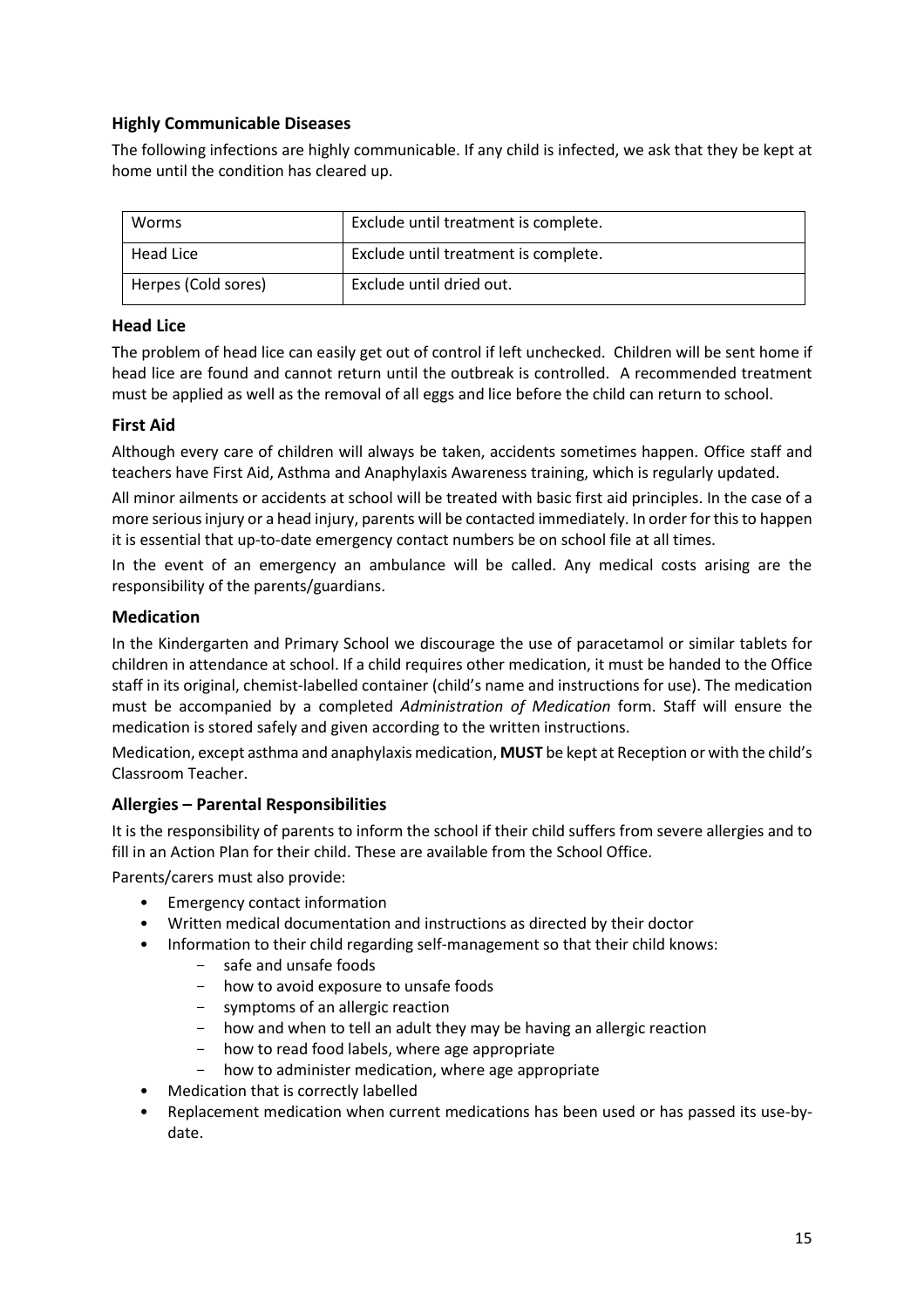If an exposure to an allergen is thought to have occurred and the student feels unwell in any way the student Action Plan will be followed and the parents notified. Parents/carers will be asked to collect their child from school in order to closely monitor for the development of an anaphylactic reaction.

# <span id="page-15-0"></span>**SECTION E: COMMUNICATION**

Silver Tree is committed to ensuring that healthy communication takes place between parents and teachers. This open communication helps to address any concerns or grievances as well as provide a conduit for information exchange between parents and teachers.

If you have suggestions, concerns or feedback about your child or his/her education, curriculum matters, classroom issues or the ethos of the school, in the first instance, please make an appointment to speak to the relevant teacher. This should be either the child's class teacher or the specialist teacher.

These meetings can be made through the Office or via email with the teacher concerned.

If you cannot resolve the matter by speaking with the teacher, the Head of School is available to discuss any concerns you may have and can advise you on the appropriate course of action. It is the intention of the school to work with parents in the best interests of the children in our care. Each complaint will be treated as an expression of genuine dissatisfaction that needs a response unless it is specifically requested that no response be forwarded. All information will be treated with the utmost respect and confidentiality. A copy of the school's 'Concern and Grievance Policy and Procedure' and 'Concerns Form' is available upon request or from the school website.

### <span id="page-15-1"></span>**Communication with Teachers**

In the morning, the teacher's time is devoted to the children and setting the tone for the day.

For passing on day-to-day information regarding your child, please use communications books provided by class teachers outside the class or send a note with your child.

### **Please do not contact your child's teacher at home, unless arrangements have been made for you to do this.**

### <span id="page-15-2"></span>**Contacting Your Child's Teacher by e-mail**

Parents are able to contact teachers directly at '[name.surname@silvertree.wa.edu.au](mailto:name.surname@silvertree.wa.edu.au)'.

### **When using email:**

Please remember that your child's teacher holds your child's well-being and your concerns with the utmost care and respect. Please ensure all correspondence with your child's teacher reflects your own care and respect so that healthy outcomes for all can be achieved.

- Please use email for non-vital or non-urgent messages only. The staff member may not receive an email message by the end of the school day.
- For vital or urgent messages please use the telephone to contact the office.
- Your child's academic/learning progress is best addressed by scheduling a personal conference with your child's teacher.
- Correspondence regarding absences must continue to be sent to [welcome@silvertree.wa.edu.au](mailto:welcome@silvertree.wa.edu.au)

### <span id="page-15-3"></span>**Teacher Home Visits**

Class teacher home visits are a special aspect of being at a Steiner school. From Class 1, home visits will usually take place before the start of term.

### <span id="page-15-4"></span>**Telephone & Email Contact**

To assist communication between members of our school community, a telephone contact list for each class is published and distributed to families within that class.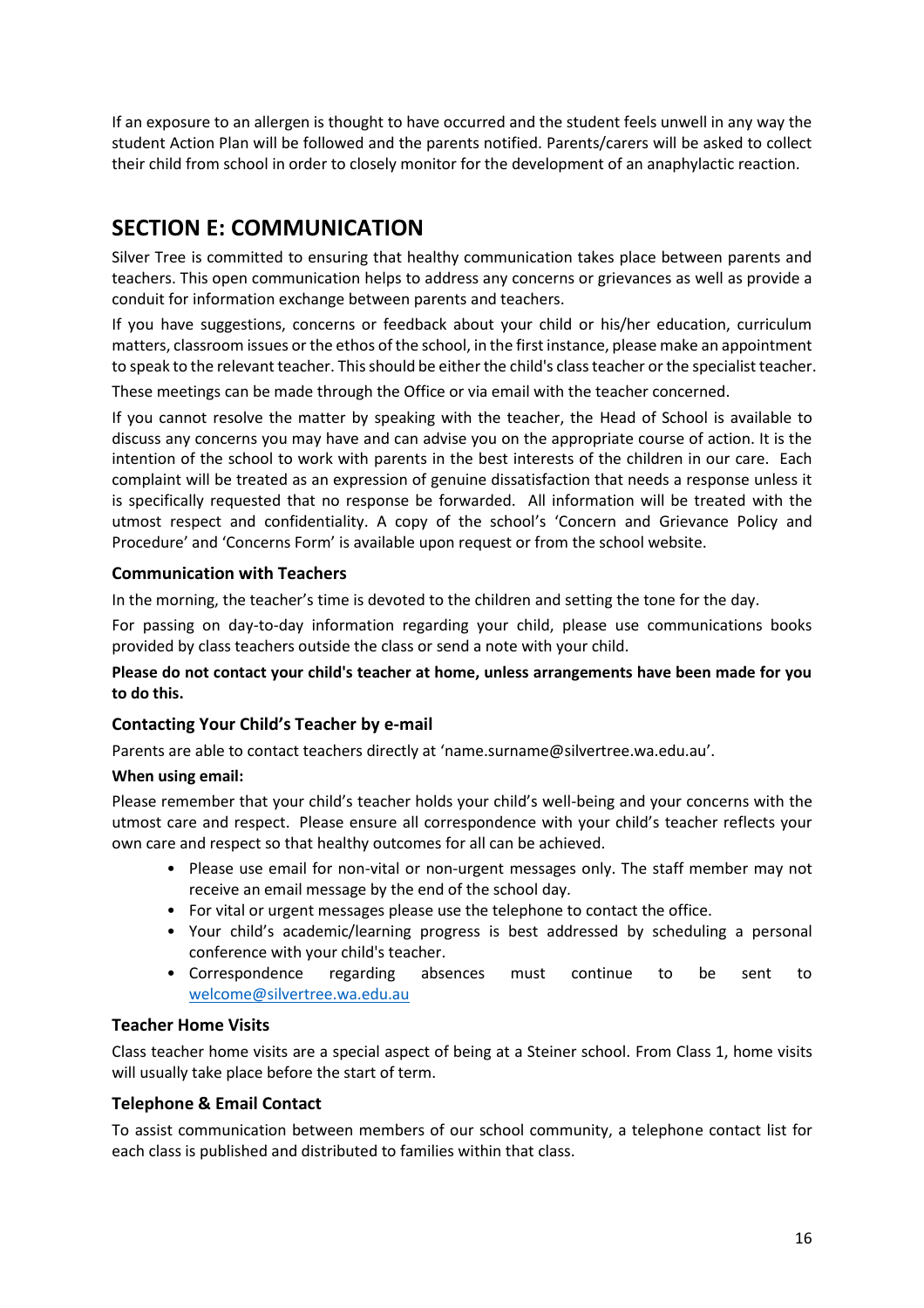### <span id="page-16-0"></span>**Notice Boards**

Please check the notice board outside your child's classroom door, as day-to-day communications, special events and rosters are often posted there. There is also a main notice board located as you walk into the primary school with community and school notices attached. If you would like to add a notice to the board please hand it in to the Office.

### <span id="page-16-1"></span>**Class Carers**

Each class has a nominated class carer whose role is to foster communication between parents and the teacher; ensure new families are welcomed; assist with the organisation of class rosters; and organise social gatherings to facilitate a sense of community and friendship within each class group. Please ask your class teacher for the carer's details.

# <span id="page-16-2"></span>**School Newsletter**

Silver Leaves is our regular bi-weekly newsletter. This is distributed via the SchoolZine App. News of forthcoming events, items of interest and information about parent courses are some of the regular features found in this informative bulletin. Silver Leaves is also distributed by email and available on the school website. If you would like to be added to this list, please inform the School Office.

# **SchoolZine App (SZapp)**

The SchoolZine App allows you to view the school calendar and newsletter, notify the Office of your child's absence from school, book Kindy Care and record your PPS hours. This is a vital tool for keeping in touch with events at the school.

Please take a moment to install the app on your device as follows:

### Apple Devices

- **1.** On your device, open the App Store.
- **2.** Search the App Store for **SZapp.**
- **3.** Download and install **SZapp.**

### Android Devices

- **1.** On your device, open the Play Store.
- **2.** Search the App Store for **SZapp.**
- **3.** Download and install **SZapp.**

### <span id="page-16-3"></span>**Parent Nights & Parent Teacher Meetings**

Parent Nights occur once a term and it is expected that parents attend these evenings without their children. These nights are a chance to find out what is happening in class, discuss educational matters and connect with each other. Parents should feel very welcome to make an appointment with your child's teacher by e-mailing the Office a[t welcome@silvertree.wa.edu.au](mailto:welcome@silvertree.wa.edu.au) **.**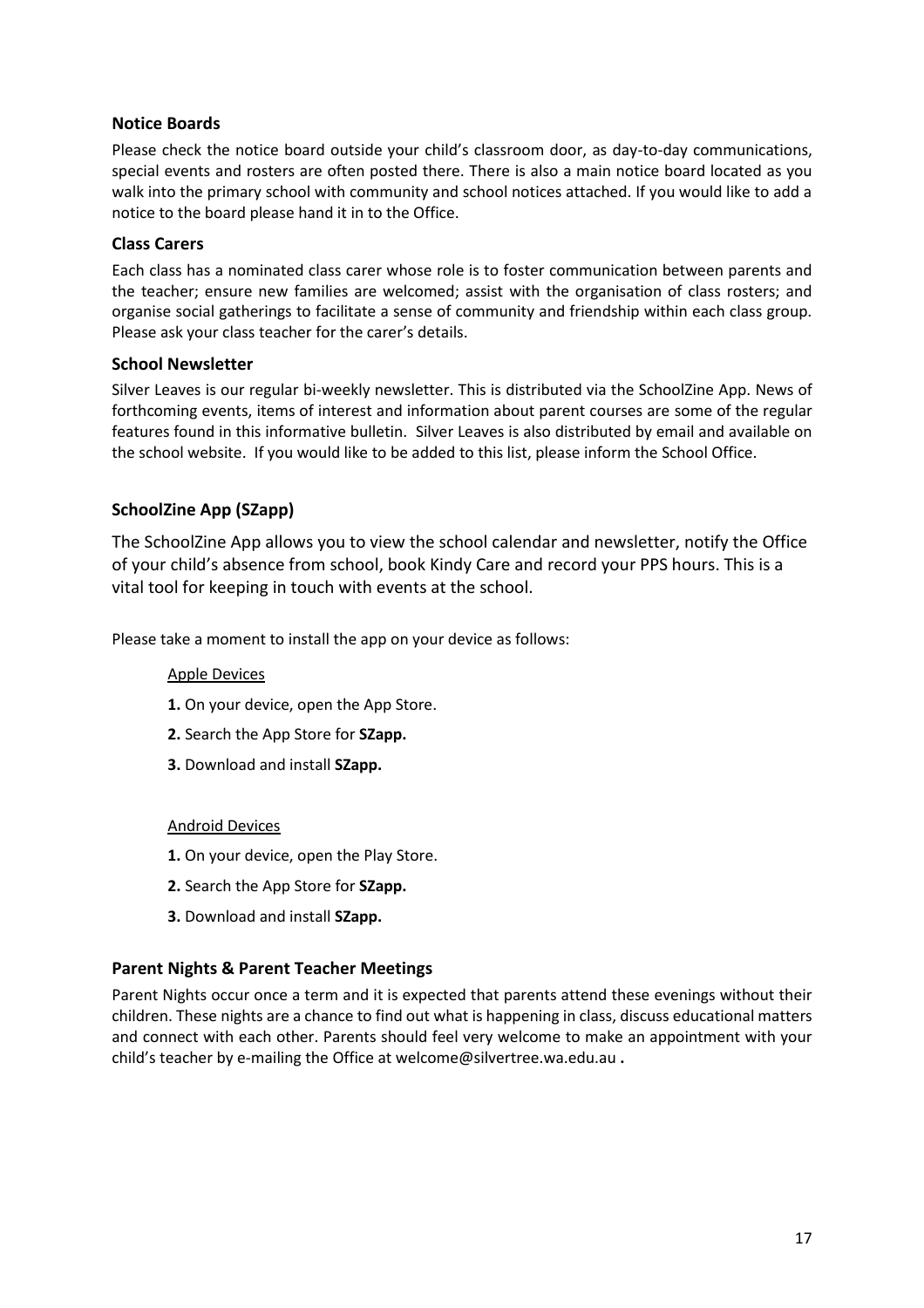# <span id="page-17-0"></span>**SECTION F: GENERAL INFORMATION**

The School collects personal information, including sensitive information, about students and parents or guardians before and during the course of a student's enrolment. The primary purpose of collecting this information is to enable the School to provide schooling for students.

The School from time to time discloses personal and sensitive information to others for administrative and educational purposes. This includes to other Schools, government departments, medical practitioners, and people providing services to the School, including specialist visiting teachers, sports coaches and volunteers.

If we do not obtain the information referred to above we may not be able to enrol or continue the enrolment of your child.

### **Activities in the name of the school or on behalf of the school**

The Head of School must approve all activities or events held in the name of the school. Your cooperation with regard to planning and coordinating activities is much appreciated.

### <span id="page-17-1"></span>**Building Fund**

We greatly appreciate donations to the School Building Fund. These are fully tax deductible. Please contact the Bursar on [bursar@silvertree.wa.edu.au](mailto:bursar@silvertree.wa.edu.au) for further details.

### <span id="page-17-2"></span>**School Fees**

Silver Tree Steiner School expects school fees to be paid when they fall due. If you experience difficulties in relation to payment of fees or charges, please contact the Bursar prior to the due date.

Donations may be made by arrangement with the Bursar if you would like to enhance the school's ability to support families in times of need.

### <span id="page-17-3"></span>**Dogs**

We recognise that for many families their dog is an important family member. However, as some people, especially young children in our school community may be afraid of dogs, we ask that dogs are not brought to school.

### **Policies, Procedures & Plans**

These are available from the website or the Office on request.

### <span id="page-17-4"></span>**Parking**

Parent and visitor parking at Silver Tree is signposted. The area behind the office and the primary classrooms is reserved for staff parking only. Please do not drop your child off in this area.

### <span id="page-17-5"></span>**Fire**

Silver Tree has a well-developed policy and procedure for responding to a bushfire or bushfire threat. Parents need to be aware of the following aspects of that policy:

- 1. In the unlikely, but serious event, that a fire is approaching our school and we do not have time to evacuate safely, the whole school will move to the designated safe refuge.
- 2. The School will liaise with the Police or Bushfire Control (DFES) regarding the location and direction of a fire.

During an extreme emergency event, **please do not attempt to come to the school to collect your child** unless you have been asked to do so by the school. The less traffic there is to get in the way of emergency services, the safer your children will be. Experience tells us that conditions on the roads may be worse than at the school and roads may be closed by Police or DFES.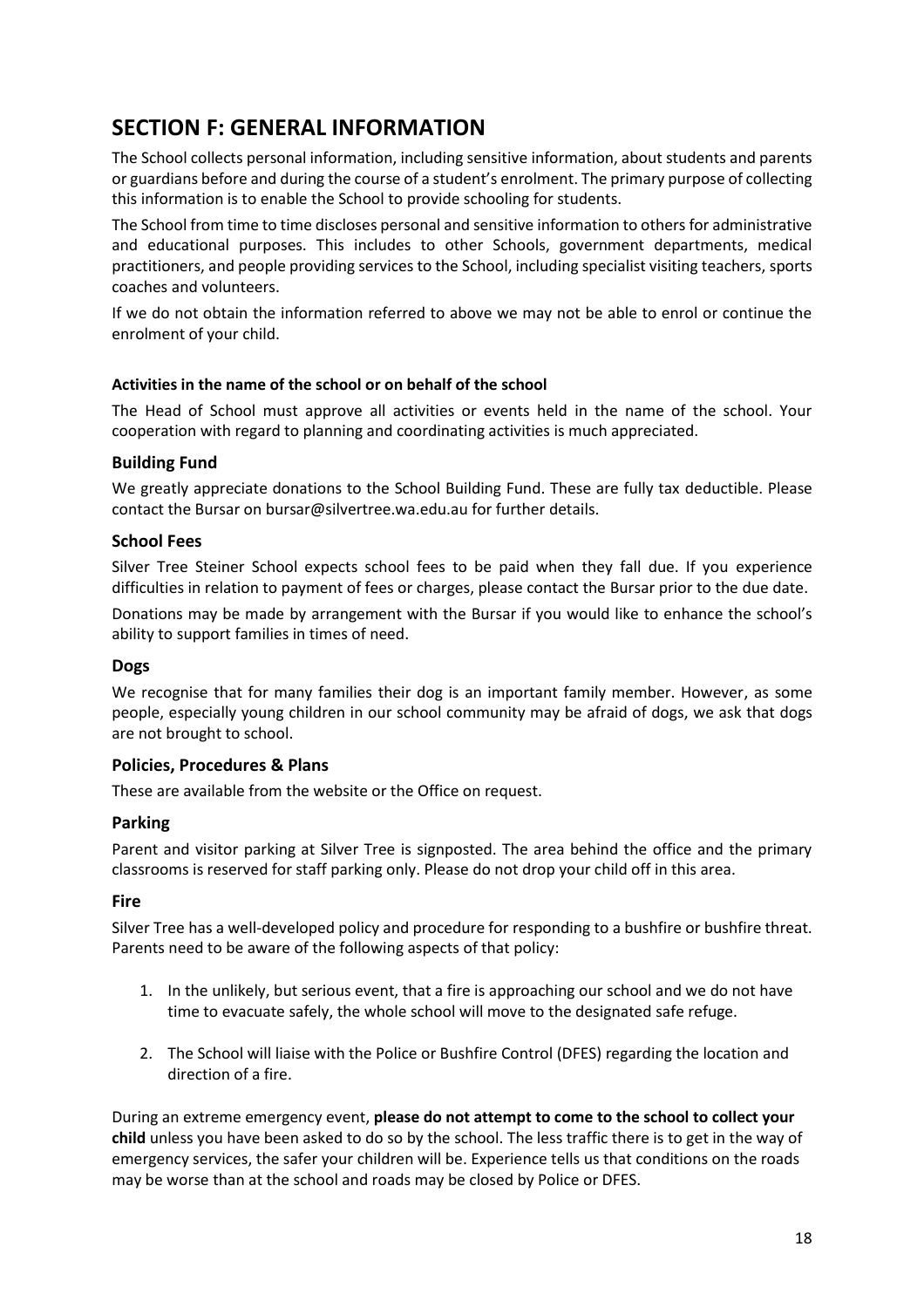- 1. In the event that it is deemed necessary to evacuate the premises, children and staff will evacuate to the assembly point and be collected from there. Parents will be notified by SMS. If it is deemed necessary for your child to be evacuated by bus or with another parent, information about safe points will be sent by SMS.
- 2. If a future Catastrophic Fire Weather Warning is declared, we will pre-emptively **CLOSE** the school. Prior to the day of closure, we will announce closure via email and on our Facebook page, where possible. School closure signs will be posted at all entrances to the school. Children must not attend school. In case parents miss the warning – should conditions permit, two staff members will be at school on the day of closure from 8:30am until 9:30am.

Please rest assured that the safety of your children is our first priority. We have regular emergency drills with students. In terms 1 and 4, our drills focus on a fire emergency scenario.

### **What can you do?**

- 1. Stay tuned to ABC 720am local radio
- 2. Access the Emergency WA website on [https://www.emergency.wa.gov.au](https://www.emergency.wa.gov.au/)
- 3. Check your mobile and the Silver Tree Facebook pages for communications from the school

Parents should **NOT** phone the school as phone lines must be open for communication with the relevant authorities.

### <span id="page-18-0"></span>**Electricity Outage**

Electricity at the school affects our running water and sewage system. If there is no electricity supply to the school, the school will be closed. In this case, at the earliest available opportunity, notices will be posted on the school's website, Facebook site and text and email messages will be sent to inform parents.

### <span id="page-18-1"></span>**Mobile Phones**

Parents and visitors are asked to turn mobile phones off when in classrooms and at all school functions. Parents who cannot avoid using mobile phones while at the school are asked to move away from other people before accepting or making calls.

### <span id="page-18-2"></span>**School Dentist**

A free Government dental service is offered to children of pre-school and primary school age. A mobile dental clinic operates in the area; however, due to high demand the van does not visit every school as it used to. If you would like to use this service, contact the School Office for details.

### <span id="page-18-3"></span>**Insurance**

So as to avoid any misunderstanding with regard to school children and insurance cover, parents should be aware of the following:

Silver Tree Steiner School does not insure children against injury at school or while on excursions, visits, camps, etc. This is considered to be a private matter and is therefore the responsibility of individual parents. Silver Tree Steiner School does have a public liability insurance policy that covers their liability in case of accidents caused through defects in school buildings, equipment or playgrounds, or through negligence on the part of an employee of the school. When children leave the school grounds on an excursion, camp or similar and travel by bus or private motor vehicle, they are covered by the compulsory third party insurance that applies to all licensed motor vehicles.